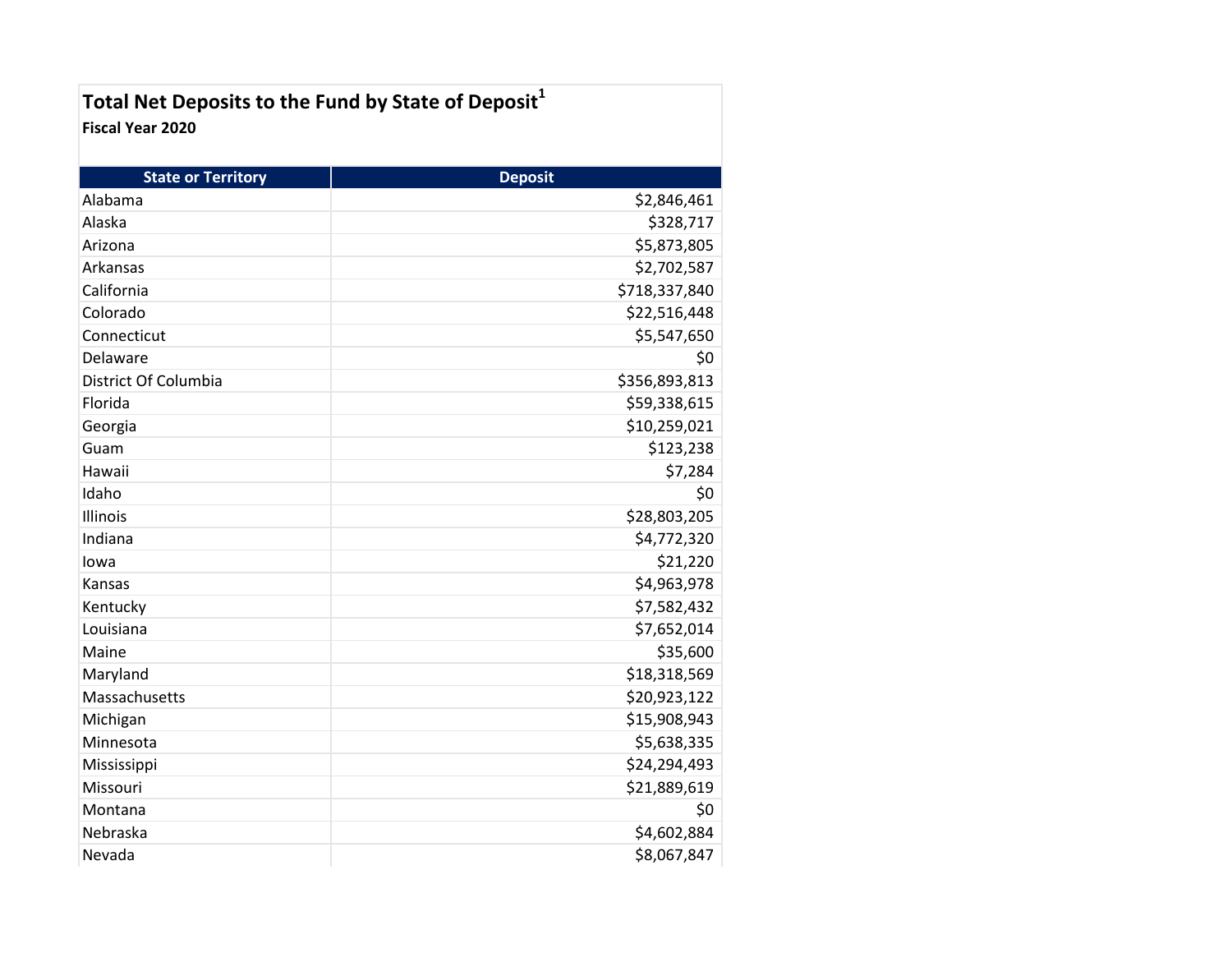| New Hampshire             | \$698,625       |
|---------------------------|-----------------|
| New Jersey                | \$32,125,483    |
| <b>New Mexico</b>         | \$2,076,290     |
| <b>New York</b>           | \$72,729,056    |
| North Carolina            | \$15,072,610    |
| <b>North Dakota</b>       | \$72,031        |
| Northern Mariana Islands  | \$0             |
| Ohio                      | \$20,914,215    |
| Oklahoma                  | \$2,339,302     |
| Oregon                    | \$5,295,470     |
| Pennsylvania              | \$23,018,359    |
| <b>Puerto Rico</b>        | \$25,461,290    |
| Rhode Island              | \$2,325         |
| South Carolina            | \$2,850,608     |
| South Dakota              | \$0             |
| Tennessee                 | \$6,858,711     |
| <b>Texas</b>              | \$43,305,752    |
| Utah                      | \$2,788,347     |
| Vermont                   | \$2,023,245     |
| Virgin Islands            | \$32,922        |
| Virginia                  | \$65,958,715    |
| Washington                | \$9,280,696     |
| West Virginia             | \$464,321       |
| Wisconsin                 | \$11,211,717    |
| Wyoming                   | (5507)          |
| Other <sup>2</sup>        | ( \$13,529,378) |
| Investment Income         | \$68,865,260    |
|                           |                 |
| <b>Total Net Deposits</b> | \$1,758,165,525 |
|                           |                 |

 $\vert$ [1] These figures represent official accounting transactions. They do not reflect

total forfeiture activity for any jurisdiction.